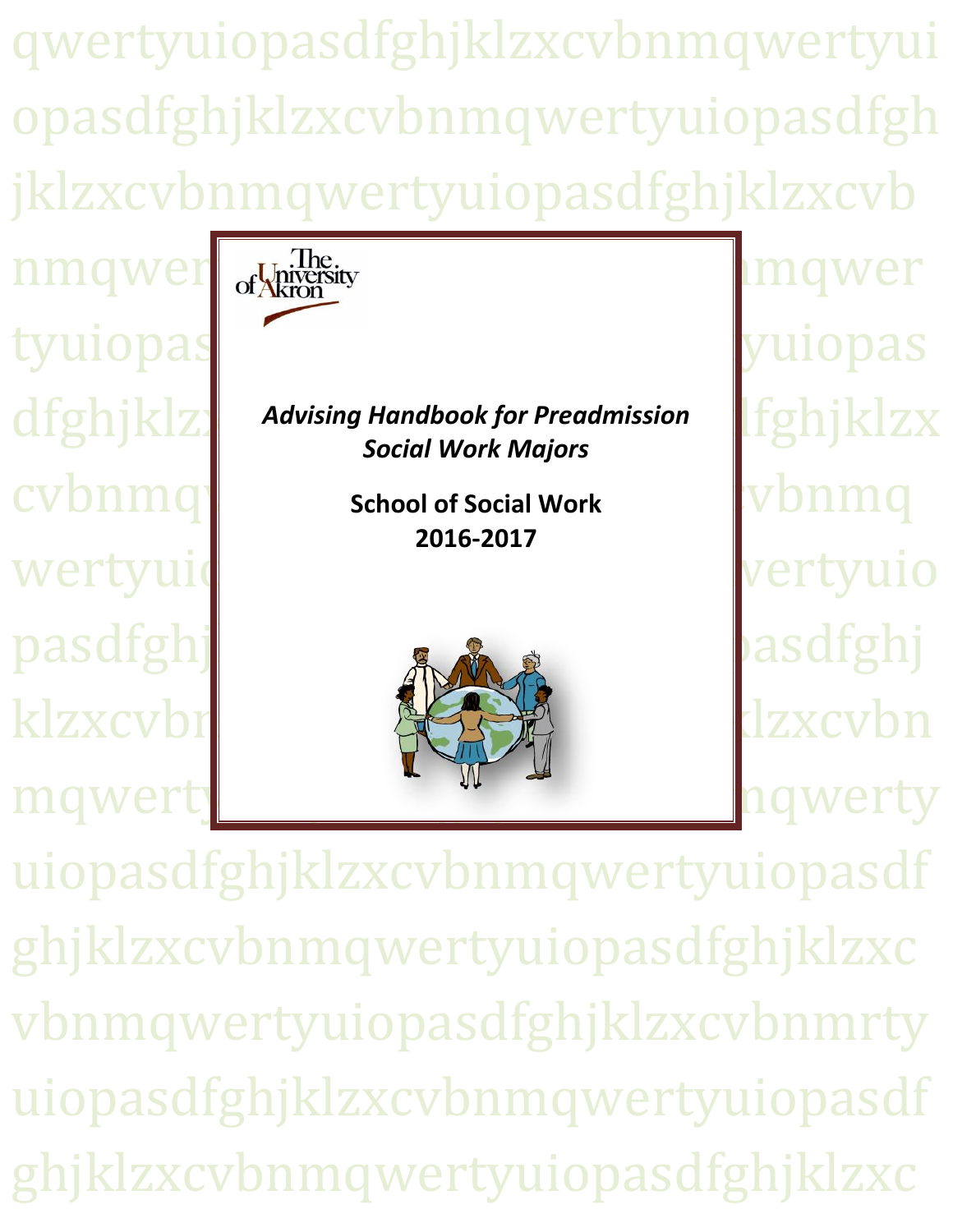

# **Table of Contents**

| <b>SECTION I</b>                                                                                                                                                                |
|---------------------------------------------------------------------------------------------------------------------------------------------------------------------------------|
|                                                                                                                                                                                 |
| <b>SECTION II</b>                                                                                                                                                               |
| <b>Preadmission Admission</b><br>$\bullet$<br>Liberal Arts Base for the Social Work Major<br>$\bullet$<br>Step Up Program<br>$\bullet$<br><b>Transfer Learners</b><br>$\bullet$ |
| <b>SECTION III</b>                                                                                                                                                              |
| <b>Bachelor of Arts</b><br>$\bullet$<br><b>General Education</b><br>$\bullet$<br>Degree Audit Reporting System (DARS)<br>Minors/Certificate Programs<br>Licensure               |
| <b>SECTION IV</b>                                                                                                                                                               |
| <b>Requesting Full Admission</b><br>$\bullet$<br><b>Conditional Registration</b><br>$\bullet$<br><b>Eligibility Requirements</b><br>$\bullet$                                   |
| <b>SECTION V</b>                                                                                                                                                                |
| <b>Registration Process</b><br>$\bullet$<br>Add/Drop a Class<br>Errors<br>Holds                                                                                                 |
| <b>SECTION VI</b>                                                                                                                                                               |
|                                                                                                                                                                                 |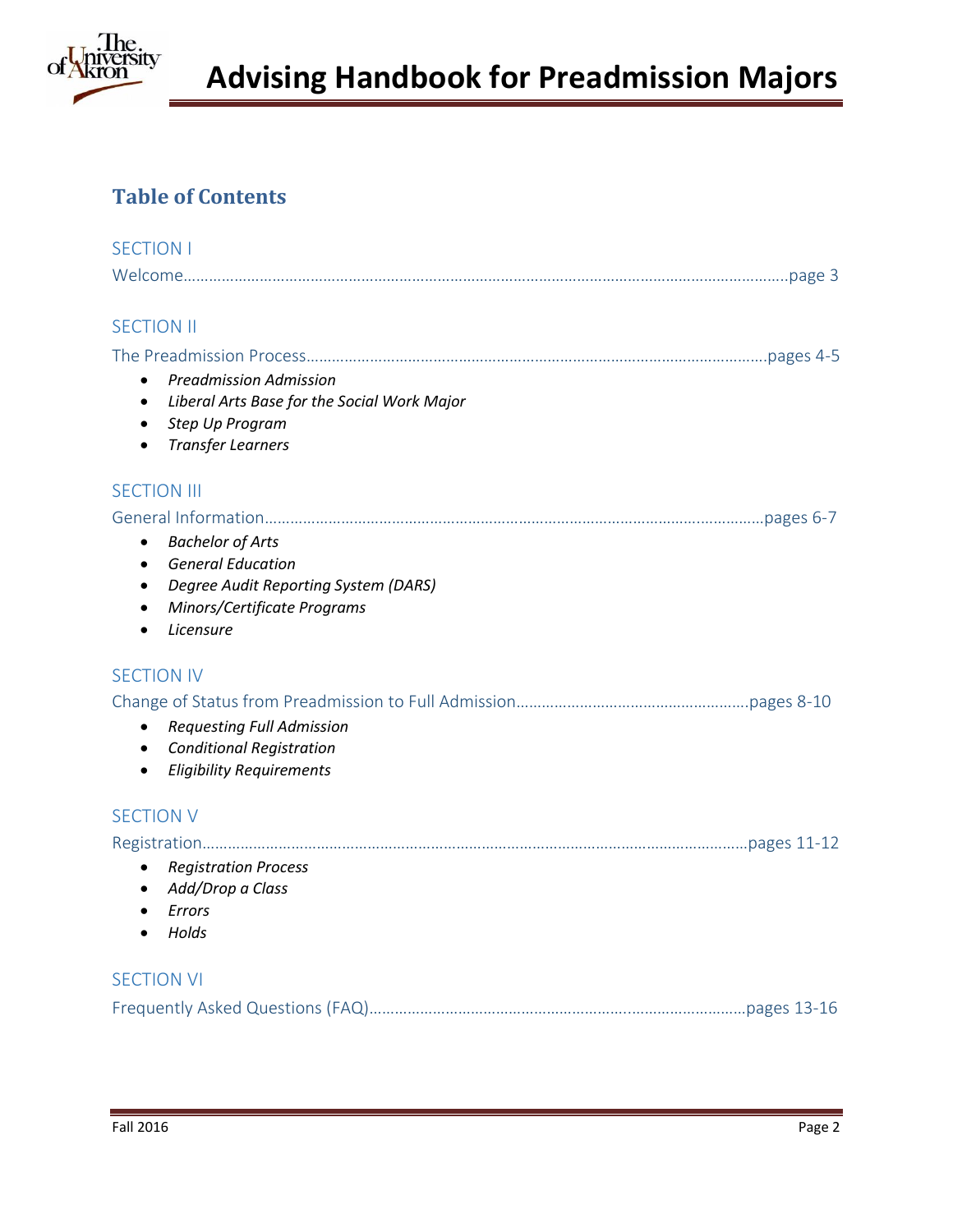

# Section I- Welcome

Welcome to the School of Social Work and congratulations on your admission as a preadmission social work major. In response to learner requests and our ongoing desire to provide our learners with clear, concise, and timely information about common preadmission academic advising issues, we created this handbook.

Learners may find academic advising a difficult and challenging process. This information is designed to help answer your questions and provide guidance during the preadmission process.

The information provided is intended for learners admitted as preadmission social work majors and assumes the learner's application to become a full major has not been reviewed and approved.

Learners are assigned an academic advisor who is a full-time social work faculty member upon admission as a preadmission social work major. Refer to your preadmission admission email for your assigned preadmission academic advisor. Please contact your faculty academic advisor for additional information and clarification about preadmission major requirements.

## *Please Note:*

- **1.** *This information does not preclude scheduling a meeting with your faculty advisor.*
- **2.** *Preadmission learners may also meet with a college advisor or the Preadmission Learner Advisor's graduate assistant for preadmission information and academic advising.*

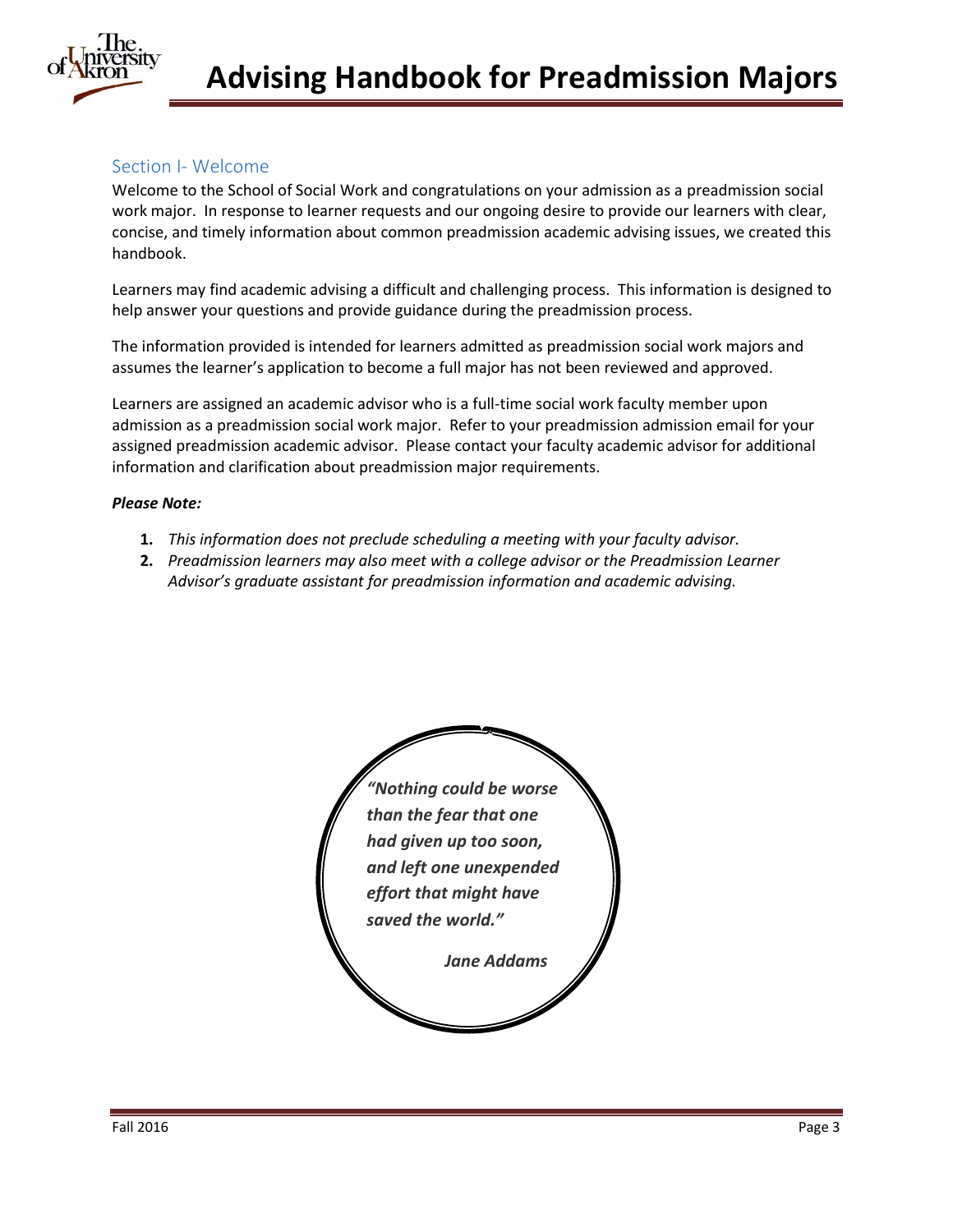

# Section II – THE PREADMISSION PROCESS

The *preadmission process* refers to the process completed by learners admitted to the School of Social Work as preadmission social work majors. All learners are admitted to the School as preadmission majors. The School of Social Work does not offer direct admission. While preadmission majors, learners complete the required classes and application necessary to become a full social work major.

# Preadmission Status

You are eligible for preadmission admission after you complete 30 credits and earn a cumulative GPA of 2.75 or better. During completion of the initial 30 credits, learners should focus on courses from General Education in mathematics, English, and oral communication and the liberal arts base social work requires. A curriculum guide for your first 30 credits is posted on the Center for Academic Advising and Learner Success' website at. [http://www.uakron.edu/advising/docs/General\\_Education\\_Guide.pdf](http://www.uakron.edu/advising/docs/General_Education_Guide.pdf)

To become a preadmission social work major, meet with your current academic advisor and request an *Inter College Transfer* to the College of Health Professions as a Preadmission Social Work Major. You may initiate an Inter College Transfer at any time after meeting criteria for preadmission admission. Learners are *not* required to complete all preadmission course work requirements to request a transfer to the School of Social Work. Learners are encouraged to initiate a transfer to social work when eligible and not wait until she/he believes she/he is ready for major only courses. The transfer process takes time. The first step in the preadmission process is admission to the College of Health Professions.

A preadmission social work major is a learner who has been accepted into the School of Social Work as a preadmission major. The learner will receive an email from the School of Social Work informing her/him of admission as a preadmission major. The email will include the name and contact information for the learner's social work preadmission academic advisor.

After receipt of your admission email, review the School's website for information and documents related to the preadmission process including the *Preadmission Social Work Major Checklist*. The *Preadmission Checklist* explains the process for learners to follow for admission as a full major in social work. A link to the School of Social Work website is included in the admission email. The *Preadmission Checklist* and all admission documents can be found on the school's website at [http://www.uakron.edu/socialwork/preadmission-process.dot.](http://www.uakron.edu/socialwork/pending-process.dot)

## Liberal Arts Base for the Social Work Major

The social work major is built on a liberal arts base contained within the general education program of the general education college. Learners must complete the liberal arts requirements and General Education mathematics and English requirements before preadmission admission or as preadmission majors. Post-baccalaureate learners must meet all preadmission criteria. The liberal arts base consists of nine (9) classes. The classes are as follows.

| 1. 7750:270 | Diversity and Social Work                          | 3 credits |
|-------------|----------------------------------------------------|-----------|
| 2. 7750:275 | Introduction to Social Work Practice               | 3 credits |
| 3. 7750:276 | Introduction to Social Welfare                     | 3 credits |
| 4. 7750:427 | HBSE I (Human Behavior & the Social Environment I) | 3 credits |
| 5. 3100:103 | <b>Natural Science Biology</b>                     | 4 credits |
| 6. 3250:100 | Introduction to Economics                          | 3 credits |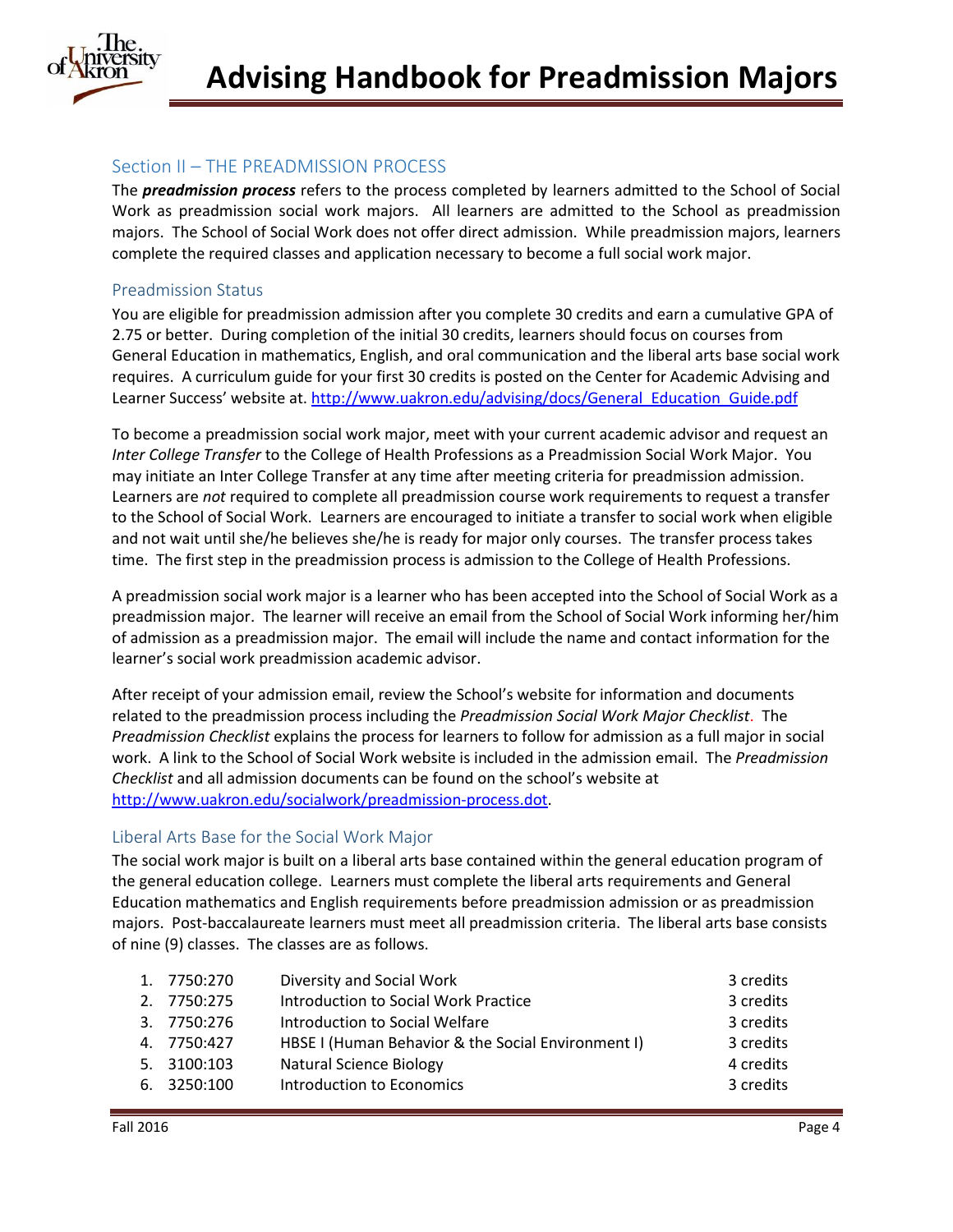

# **Advising Handbook for Preadmission Majors**

|    |          | OR                                |           |
|----|----------|-----------------------------------|-----------|
|    | 3250:200 | Principles of Micro Economics     | 3 credits |
|    |          | OR                                |           |
|    | 2040:247 | <b>Survey of Basic Economics</b>  | 3 credits |
| 7. | 3700:100 | Government & Politics in the U.S. | 4 credits |
|    |          | OR                                |           |
|    | 2040:242 | American Urban Society            | 3 credits |
| 8. | 3750:100 | Introduction to Psychology        | 3 credits |
|    |          | OR                                |           |
|    | 2040:240 | <b>Human Relations</b>            | 3 credits |
| 9. | 3850:100 | Introduction to Sociology         | 3 credits |

# Transfer Learners

Learners who transfer from another university or college will have their completed course work evaluated upon admission. To apply to The University of Akron please contact the Transfer Learner Services Center at 1-800-655-4884 or 330-972-7009 or [transfer@uakron.edu.](mailto:transfer@uakron.edu)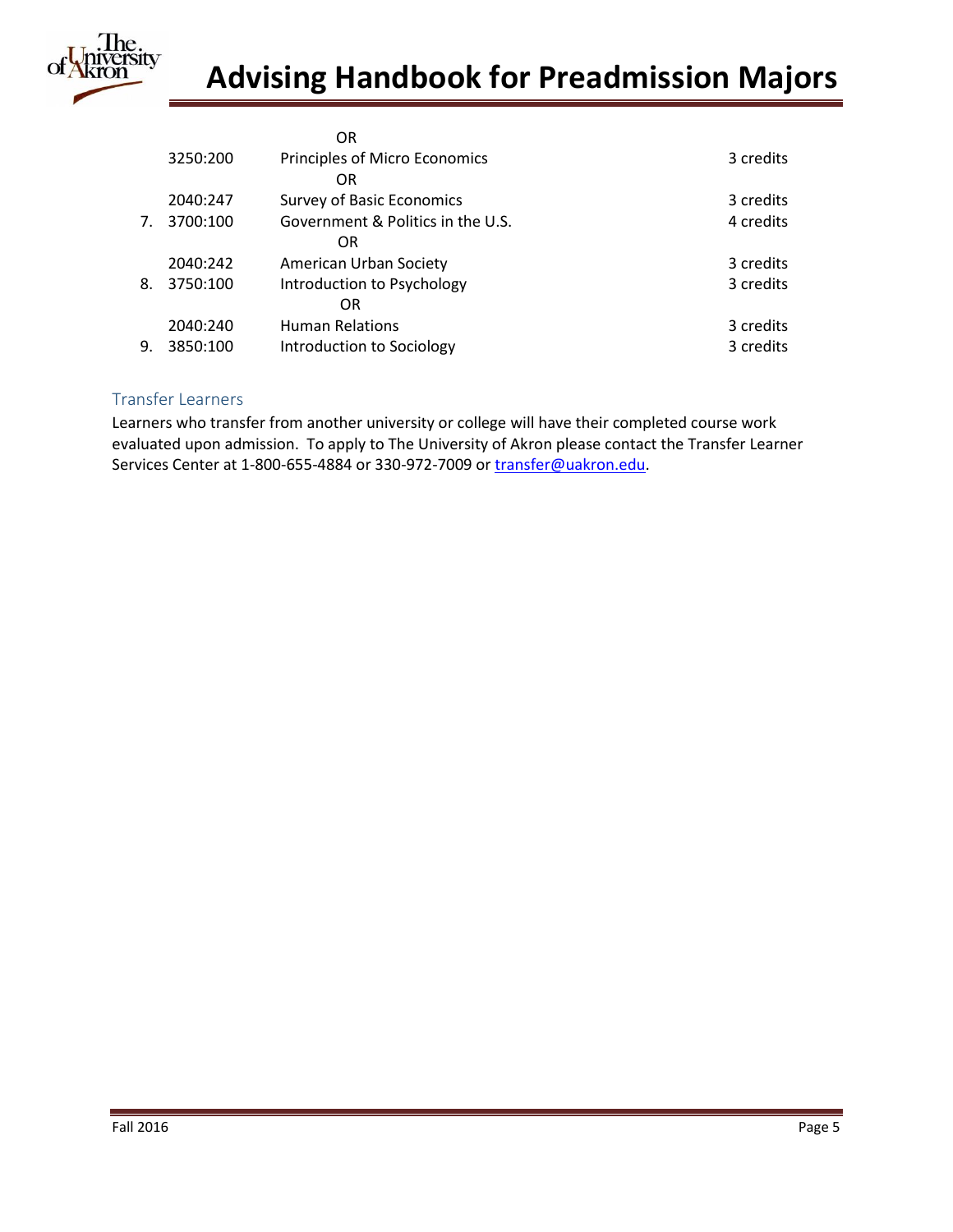

# Section III – GENERAL INFORMATION

# Bachelor of Arts Options

The School of Social Work offers two (2) bachelor degrees in social work:

- Bachelor of Arts (BA) major in Social Work and
- Bachelor of Arts in Social Work (BASW/BAT)

Both degrees are accredited by the Council on Social Work Education (CSWE). Both degrees require learners to complete **41 credit hours** of general education as defined by The University of Akron and **46 credit hours** in Social Work. The University of Akron requires learners to complete a minimum of **120 credit hours** to graduate with a bachelor's degree. All learners must complete her/his final **32 credit hours** at UA to graduate.

Learners interested in pursuing a BA, in addition to completing the required general education and social work classes, must complete a minimum of **14 credit hours** in a single foreign language or American Sign Language. Spanish is recommended. No foreign language is required for the BASW. We also recommend those learners interested in foreign language studies begin taking courses as early in their academic career as possible to ensure sufficient time to complete the requirements.

## General Education

All learners must complete 41 credits in eight categories in general education to graduate with a bachelor's degree.

| 1. English Composition:                                                                | 6 credits [2 courses; effective fall 2013]                                                                             |
|----------------------------------------------------------------------------------------|------------------------------------------------------------------------------------------------------------------------|
| <b>2.</b> Mathematics:                                                                 | 3 credits                                                                                                              |
| <b>3.</b> Natural Science:                                                             | 8 credits minimum [at least 2 courses, one of which must<br>be a lab, and from a minimum of 2 different sets           |
| 4. Oral Communication:                                                                 | 3 credits                                                                                                              |
| <b>5.</b> Social Science:                                                              | 6 credits                                                                                                              |
| <b>6.</b> Humanities:                                                                  | 10 credits [3 courses, one of which must be 3400:210 or<br>3400:221, and 2 additional courses from two different sets] |
| <b>7.</b> Area Studies & Cultural Diversity:<br><b>8.</b> Physical Education/Wellness: | 4 credits [2 classes]<br>1 credit                                                                                      |

Only courses approved for general education may be counted toward general education credit. To find a complete list of classes that meet general education requirements you can review: the general education *Curriculum Guide*, the *Undergraduate Bulletin*, or your DARS report.

- [http://www.uakron.edu/academics\\_majors/curriculum-guides/#/;](http://www.uakron.edu/academics_majors/curriculum-guides/#/)
- [http://www.uakron.edu/academics\\_majors/undergraduate\\_programs/ugrad.pdf](http://www.uakron.edu/academics_majors/undergraduate_programs/ugrad.pdf)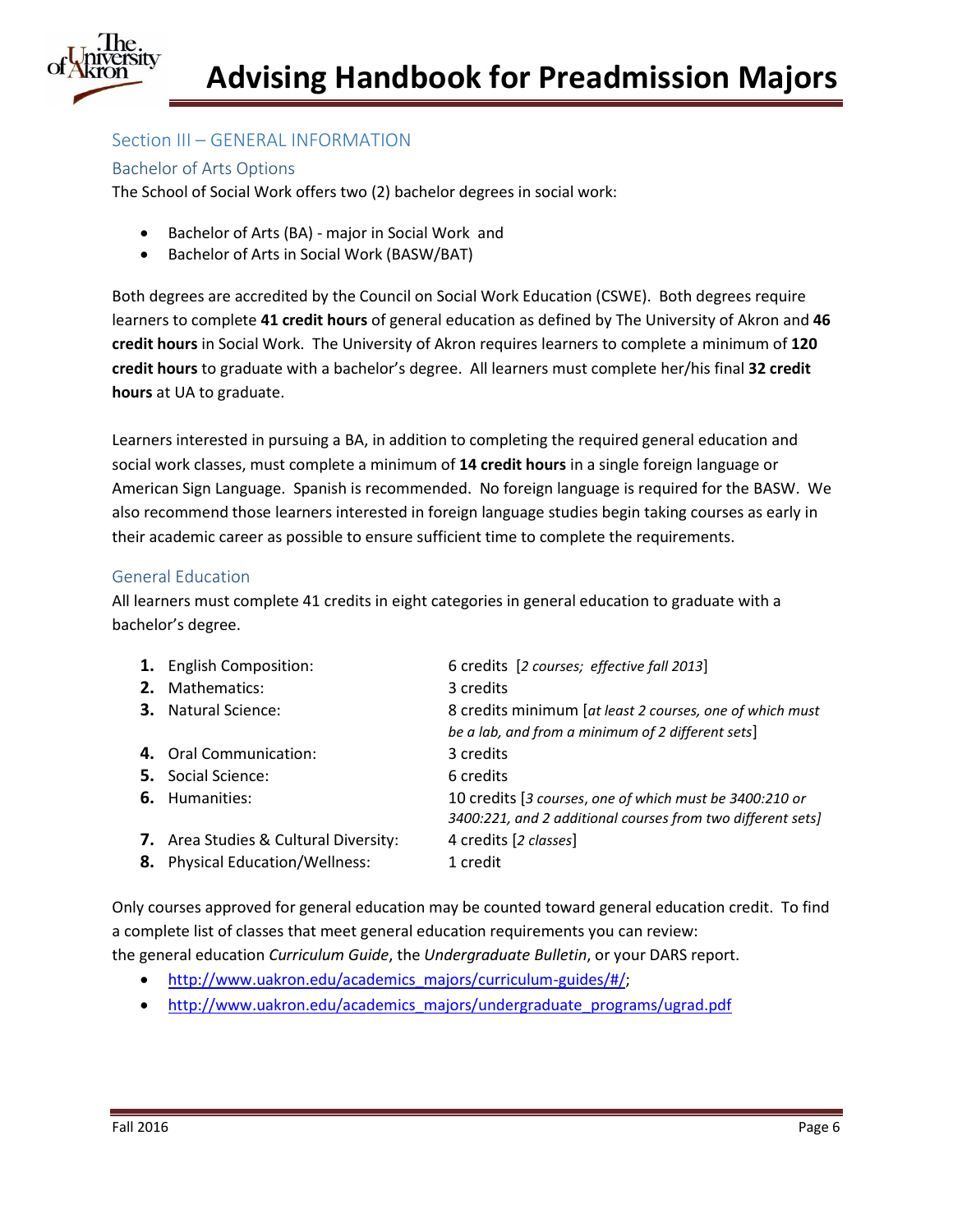

## Degree Audit Reporting System (DARS)

DARS stands for Degree Audit Reporting System. DARS provides you with information about your GPA, credits, needed classes, etc. DARS is used to determine your eligibility for graduation. Learners can access the DARS program through My Akron. While in DARS, the learner can run a "report" which provides a current summary of where the learner is in relation to obtaining a specific degree, minor, or certificate.

- **1.** Click on the DARS icon.
- **2.** If your DARS allows you to click a "Run" button that correctly identifies your intended degree, minor, or certificate, click run. If your option is not correct, use the drop down boxes to tell DARS what report/audit you would like to run. For social work, pick Bachelor degree and then the appropriate degree: BA or BASW [*Remember: Learners interested in pursuing a BA in addition to completing the required general education and social work classes, must complete a minimum of 14 credit hours in a single foreign language or American Sign Language. Spanish is recommended. No foreign language is required for the BASW.]*
- **3.** The report will open in a new window.
- **4.** We recommend using "Open All Sections" to review the most detailed information

Please review your DARS regularly. If you notice an error in your DARS report, please contact your academic advisor. Always review your DARS report before meeting with your academic advisor and bring a copy to your advising appointment as needed.

# Minors/Certificate Programs

Learner may choose to pursue a Minor Area of Study or an Interdisciplinary and Certificate Program of Study while taking classes for their degree. Common minors or certificates social work learners take include Addictions, Gerontology (Aging), and Pan-African Studies. For a complete list and descriptions of available minors and certificates refer to the *[Undergraduate Bulletin](http://www.uakron.edu/academics_majors/ub/index.dot)*.

## Licensure

Learners who earn an accredited bachelor degree in social work are eligible for a license in social work. The Counselor, Social Work, and Marriage and Family Therapist Board governs licensure in the State of Ohio. The bachelor level social work license is the Licensed Social Worker or LSW. To find out more about the LSW please visit [http://www.cswmft.ohio.gov/.](http://www.cswmft.ohio.gov/)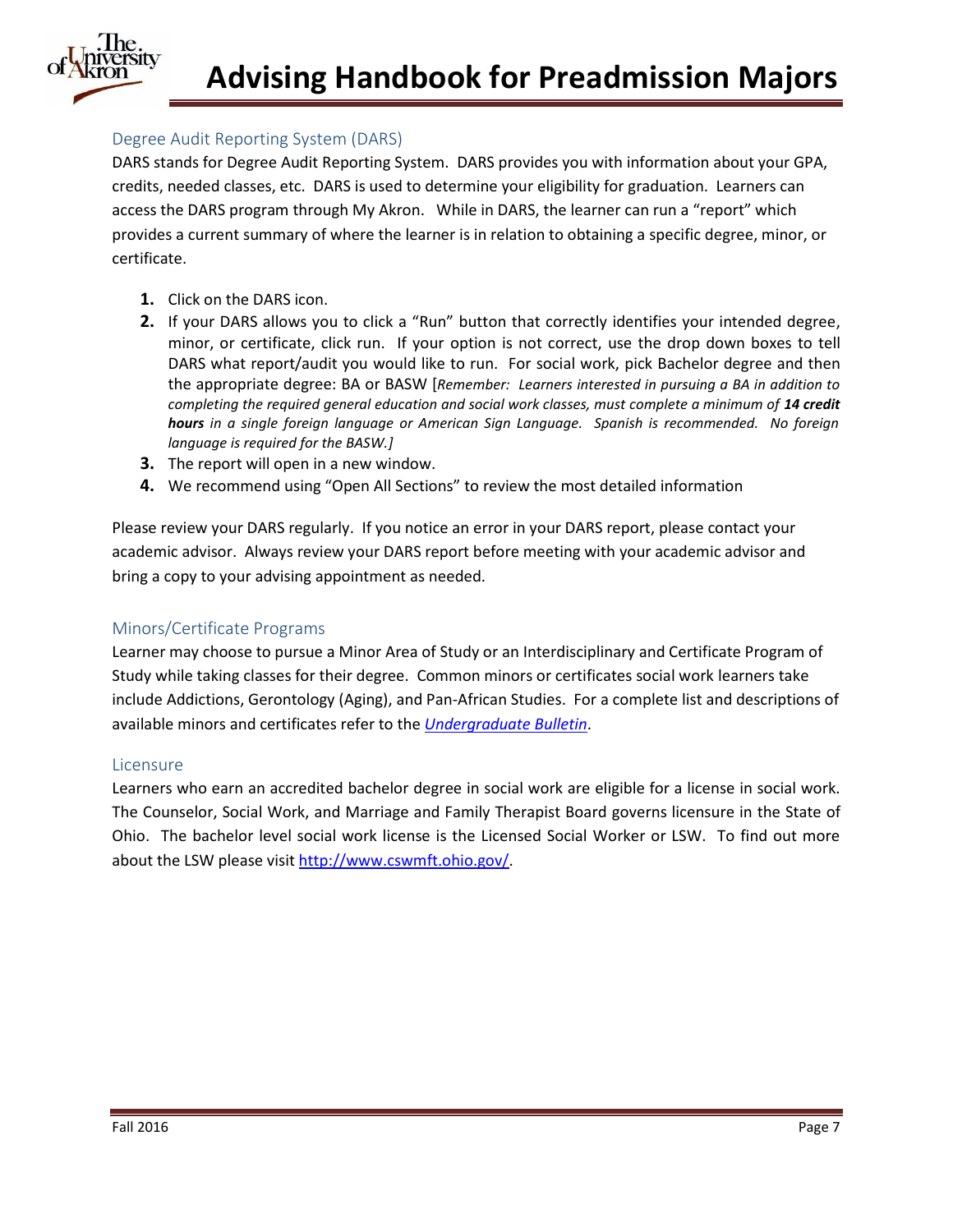

# Section IV – CHANGE OF STATUS FROM PREADMISSION TO FULL ADMISSION

You are eligible to request evaluation of your application for full admission after completing the preadmission process. Successful completion of preadmission process includes at a minimum the following:

- **1.** Acceptance into the College of Health Professions (CHP).
- **2.** Acceptance into the School of Social Work as a preadmission social work major.
- **3.** Liberal Arts requirements for the Social Work Major completed.
- **4.** Minimum cumulative grade point average (GPA) of 2.75.
- **5.** General Education requirements for a Bachelor's degree completed. At minimum, English and math general education requirements must be completed prior to acceptance as a full major. The School strongly recommends applicants complete all or most general education requirements prior to full admission. (Refer to *University Bulletin* or Center for Academic Advising and Student Success for university policies about the completion of General Education requirements).
- **6.** Submission of the formal application for full admission which includes an autobiographical statement. (See #7)
- *7.* Submission of an autobiographical statement explaining your interest in social work. *(Your statement should be 500 words minimum, pasted into the School's application, and of a writing quality consistent with successful completion of 2 college-level English composition courses.)*
- *8.* Three (3) professional recommendations (*from college advisor, previous professors, employers, etc. We cannot accept personal recommendations from family members, friends, friends of the family, high school faculty and staff, spiritual counselors, or other relationships defined as personal by the BSW Coordinator and Admissions Committee*.)
- **9.** An interview with a faculty member of the School of Social Work may be required before a final decision regarding admission can be made. (*Optional, at request of the School's faculty and/or Director*).

# Changes to the application process effective fall semester 2016

To help streamline the admission process and better meet the needs our applicants, the School has made changes to how application materials are submitted effective fall 2016. These changes are reflected in Step 3. No changes have been made to the admission requirements of the program.

The improved process above applies to all applications for the October 15, 2016 or later application deadlines. Some of the updates include:

- Application forms will be completed electronically at [https://akron.qualtrics.com/SE/?SID=SV\\_4UTpRQxjg9BfHaB](https://akron.qualtrics.com/SE/?SID=SV_4UTpRQxjg9BfHaB) or by following the link on the School's website. No application materials may be submitted via email or hardcopy.
- The previous application, autobiographical statement, and *Request for Application Review* forms have been condensed into one application document.
- Upon submission of your completed application, each applicant will receive a notice and an email which include a link to the recommendation form. Applicants are responsible for providing this link to the three persons providing you with a professional recommendation as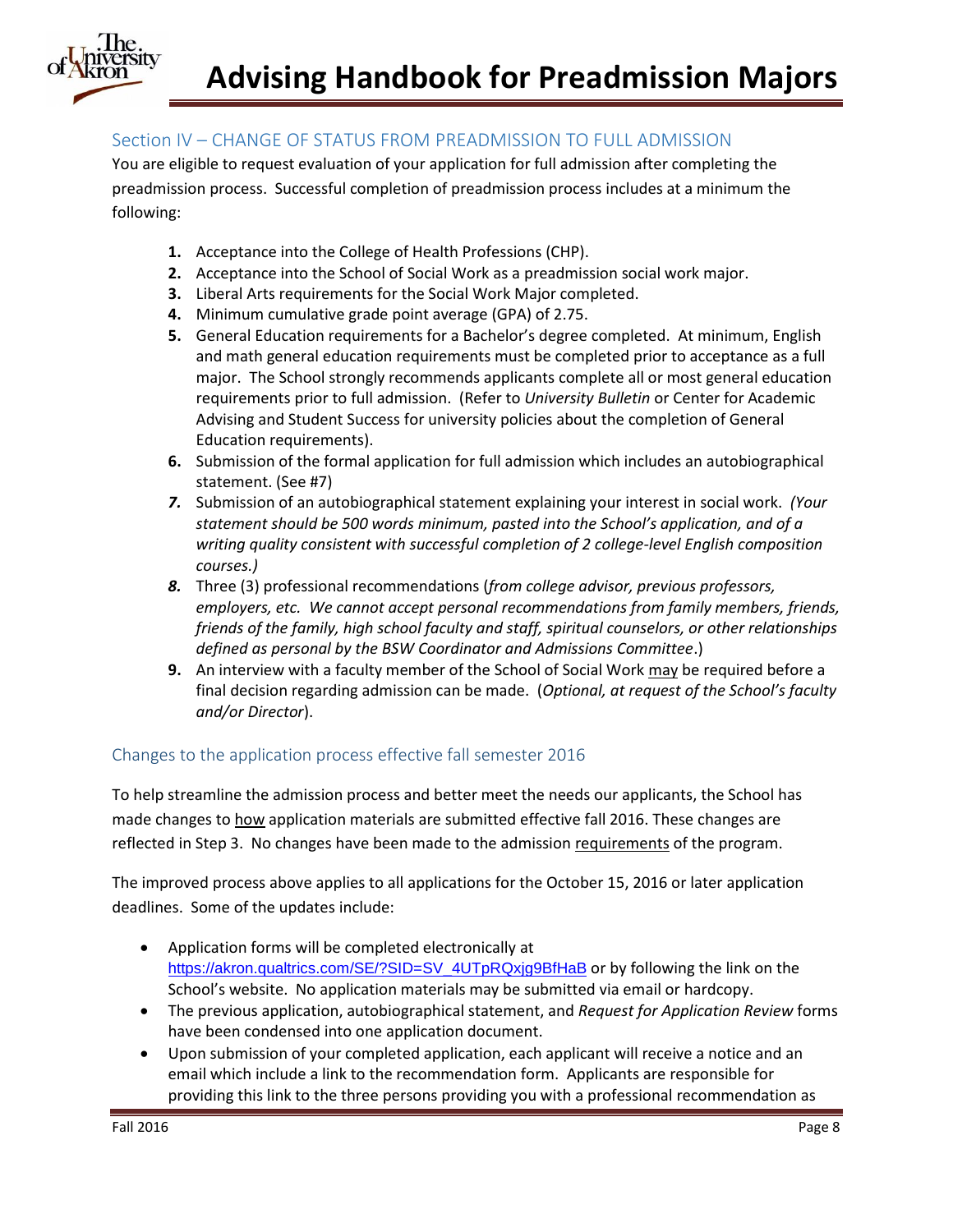

listed in your submitted application. Please provide your recommender with a professionally worded email that includes the full name on your application to social work, the link for the recommendation, a request for a recommendation, and a thank you for their time and assistance.

# Application Materials Timeline

Learners may submit an application after receipt of their preadmission email. Incoming transfer students may submit their application upon admission to UA and after completion of New Student Orientation (or the campus specific equivalent) and permission from your BSW Coordinator. Learners are encouraged not to wait to begin their application. All application materials must be submitted to the School by the semester specific application deadline. Failure to submit by the appropriate application deadline will result in the applicant having to wait until the next semester to have her/his application reviewed. A new application would be required.

You are responsible for notifying your social work faculty advisor/BSW Coordinator when you believe you have fulfilled all preadmission requirements. To receive permission for conditional registration in your first semester of full major classes, you must have contact with and receive permission you're your assigned social work faculty advisor. You may not register independently for your first semester of full major social work classes.

# Application Deadlines

Your application for full major status will be reviewed at the end of the semester of your chosen application deadline. All application requirements must be completed at that time.

Your application will be reviewed after you complete the following items on the dates indicated.

- 1. Application (including autobiographical statement)
- 2. Three professional recommendations
- 3. Required preadmission courses
- 4. Earned a 2.75 or better cumulative GPA
- 5. Final grades are posted for the end of the semester your requested application review. (see table)

| <b>Application Deadline</b> | <b>First Semester as Full</b><br><b>Major</b> | <b>Application Review</b><br>(begins after Final Grades Post) | Campus          |
|-----------------------------|-----------------------------------------------|---------------------------------------------------------------|-----------------|
| October 15, 2016            | Spring 2017                                   | December 2016                                                 | Akron, Wayne    |
| February 15, 2017           | Summer 2017                                   | May 2017                                                      | Akron           |
| March 15, 2017              | Fall 2017 (register in<br><b>Spring 2017)</b> | May 2017                                                      | Akron, Lakewood |
| July 15, 2017               | Fall 2017 (register in                        | August 2017                                                   | Akron, Lakewood |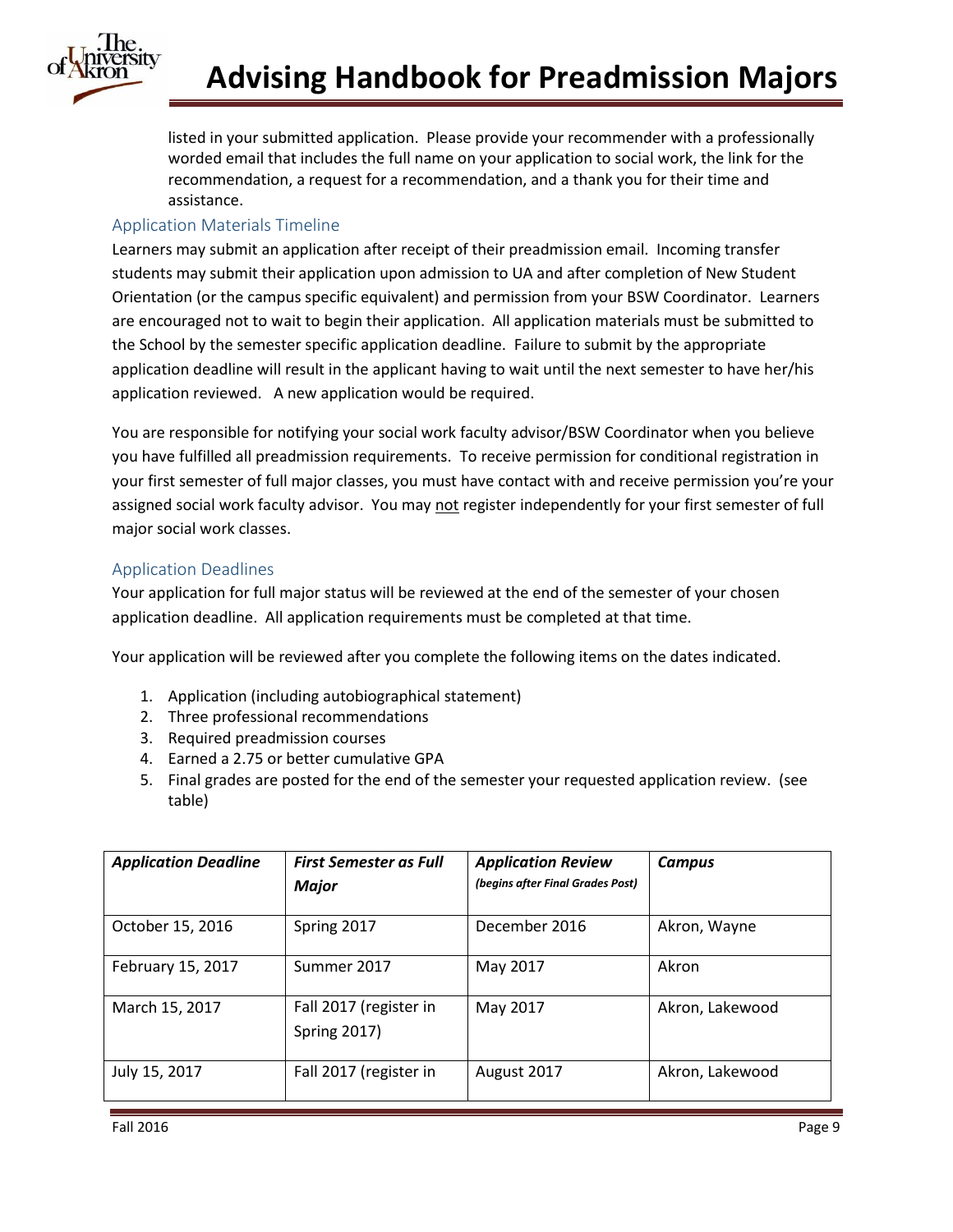

# **Advising Handbook for Preadmission Majors**

Summer 2017)

Incoming Transfer Students: If you intend to be a full major your first semester on campus, your application due date is two weeks after attending New Student Orientation or the Tuesday before the start of the semester (whichever is first). However, if possible, it is best to apply to UA as soon as possible. As soon as you submit an application to UA, your student ID# will be generated and it will be provided to you in your UA admission email.

# Conditional Registration

Conditional registration allows you to register for your first semester of social work major only classes even though final grades have not posted for the current academic semester.

Eligibility requirements for conditional registration include:

- 1. Current enrollment in the last of required preadmission classes or completion of all required preadmission classes;
- 2. All application materials have been submitted and accepted by the BSW Coordinator
- 3. The BSW Coordinator has a reasonable expectation that your cumulative GPA will be 2.75 or better at the time of application review;
- 4. You notified your social work faculty advisor when you believe you are eligible for full admission; and
- 5. You received permission for enrollment in social work major only classes from your social work faculty advisor/BSW Coordinator.

Please note: This registration is conditional upon you being admitted as a full social work major and meeting all prerequisites for the classes at the start of the semester. If you are not admitted as a full major for any reason, you must drop all social work major only classes from your schedule. Meet with your academic advisor to discuss academic and career options.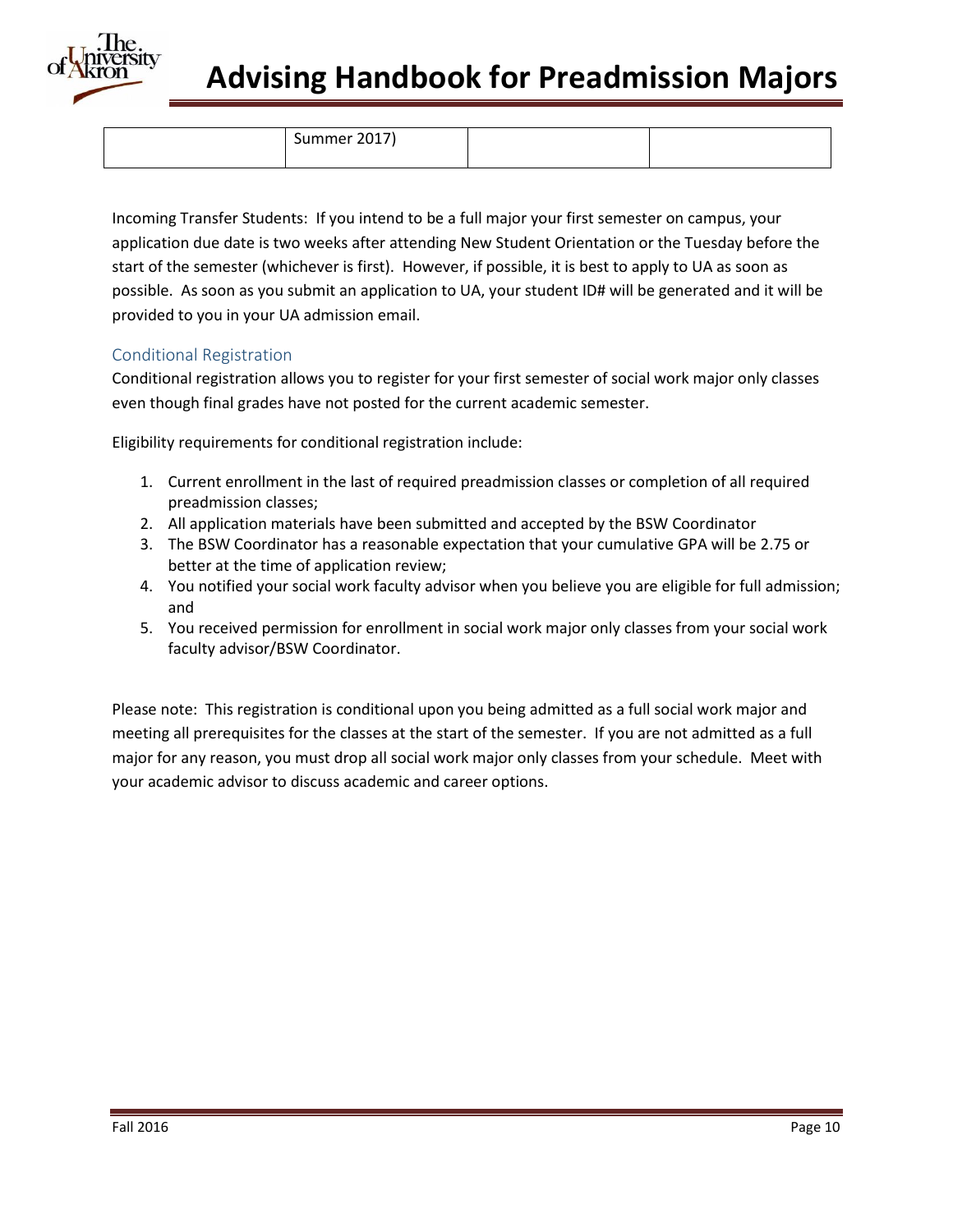

# Section V- REGISTRATION

# Registration Process

Learners can identify when they are eligible to register for classes through My Akron.

- **1.** Sign on to My Akron and click the "My Experience" tab.
- **2.** Click on the "Student Center" link located on the left side of the page.
- **3.** The Enrollment Dates are displayed on the right side of the screen. Click on the Details link to view additional information regarding the enrollment dates. The enrollment appointment for the selected term and career appears.

The Registrar will post a list of Registration Dates online. The list of dates will tell learners the start dates of registration by the number of **completed credits**.

*Please note: In process credits are not used to calculate enrollment appointments.*

*For example, if your start date of registration is October 17 th at 7pm then you can sign into My Akron and register after 7pm on October 17 th. If the time is 3pm on October 17 th you are not eligible to register yet and you must wait until at least 7pm.*

You can register any time from your enrollment date until the start of classes. It is important to refer to the Registrar's webpage for up to date information about registration procedures and fees. Please keep in mind that courses/sections may fill quickly. The School of Social Work does **not** maintain a waiting list for closed classes. It is the learners' responsibility for verification of space availability for any course.

# Add/Drop a class

Visit the Registrar's website at <http://www.uakron.edu/registrar> for details on how to add/drop a class. Please read this section carefully. The procedure you need to follow varies by the type of change and date of change.

- Most add, drop, and withdraws for classes are completed by the learner in My Akron.
- Learners are encouraged to consider all possible consequences of deciding to add/drop a class prior to making a change.
- Learners should consult with her/his academic advisor before making changes to discuss possible impacts on your learning contract.
- Learners may also need to consider financial aid, employment, or any other area that may be impacted by making a change to your schedule.
- Learners are subject to the university's withdraw policy.
- Blank copies of add/drop forms can be picked up in Polsky 411 or Simmons Hall.

*This list is not inclusive and is not intended to be inclusive. This list is designed to stimulate your thinking about the impact of changing your schedule. Please consider all potential ramifications of any change prior to submission.*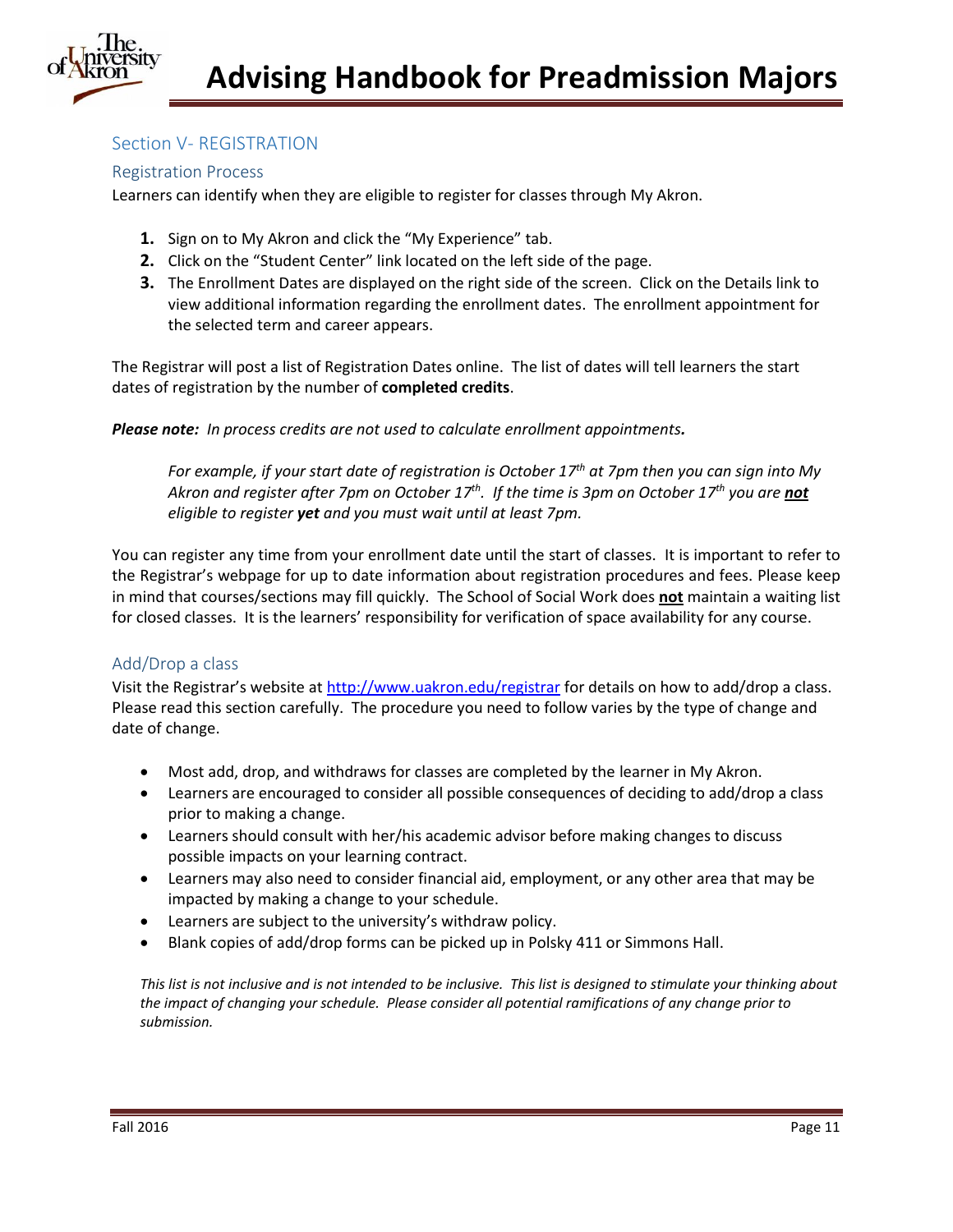

# Errors

If you receive an "Error" message when attempting to register, click on "Error". You will then be given a reason for the error. Please follow the step(s) listed to resolve the issue. If after reading the detail of the error message you are unsure of what to do, contact your academic advisor. Your academic advisor needs to know the exact nature of the error to provide you with accurate assistance.

# Messages

If you receive a "Message" result when attempting to register, click on "Message". You will then be given a reason for the message. A message result can occur for many reasons. The most common reasons for receiving a message are registering in a class with an online component or repeating a class. Please follow the step(s) listed if indicated. If after reading the detail of the message you are unsure if you are required to do something, contact your academic advisor. Your academic advisor needs to know the exact nature of the message to provide you with accurate assistance.

## **Holds**

A "Hold" can be academic or non academic. If you have a Hold on your account, click on "Hold" to find out the nature of the hold. Holds can be placed on your account for a variety of reasons including but not limited to nonpayment of fees and receipt of final transcripts. Please follow the appropriate steps to resolve the issue. If you need assistance resolving the hold please contact the appropriate person/department listed in the hold message.

*Please note: Holds may delay your opportunity to register. Learners are encouraged to check their accounts regularly to see if any hold exists so it can be addressed before your enrollment start date.*

*Please note:* Additional information about enrollment appointments, add/drop/withdraw from classes, errors, holds, and learner account information can be found online at [http://www.uakron.edu/training/LearnerV9.dot](http://www.uakron.edu/training/StudentV9.dot) and [http://www.uakron.edu/provost/faculty\\_staff/what-learners-need-to-know.dot.](http://www.uakron.edu/provost/faculty_staff/what-students-need-to-know.dot)

◎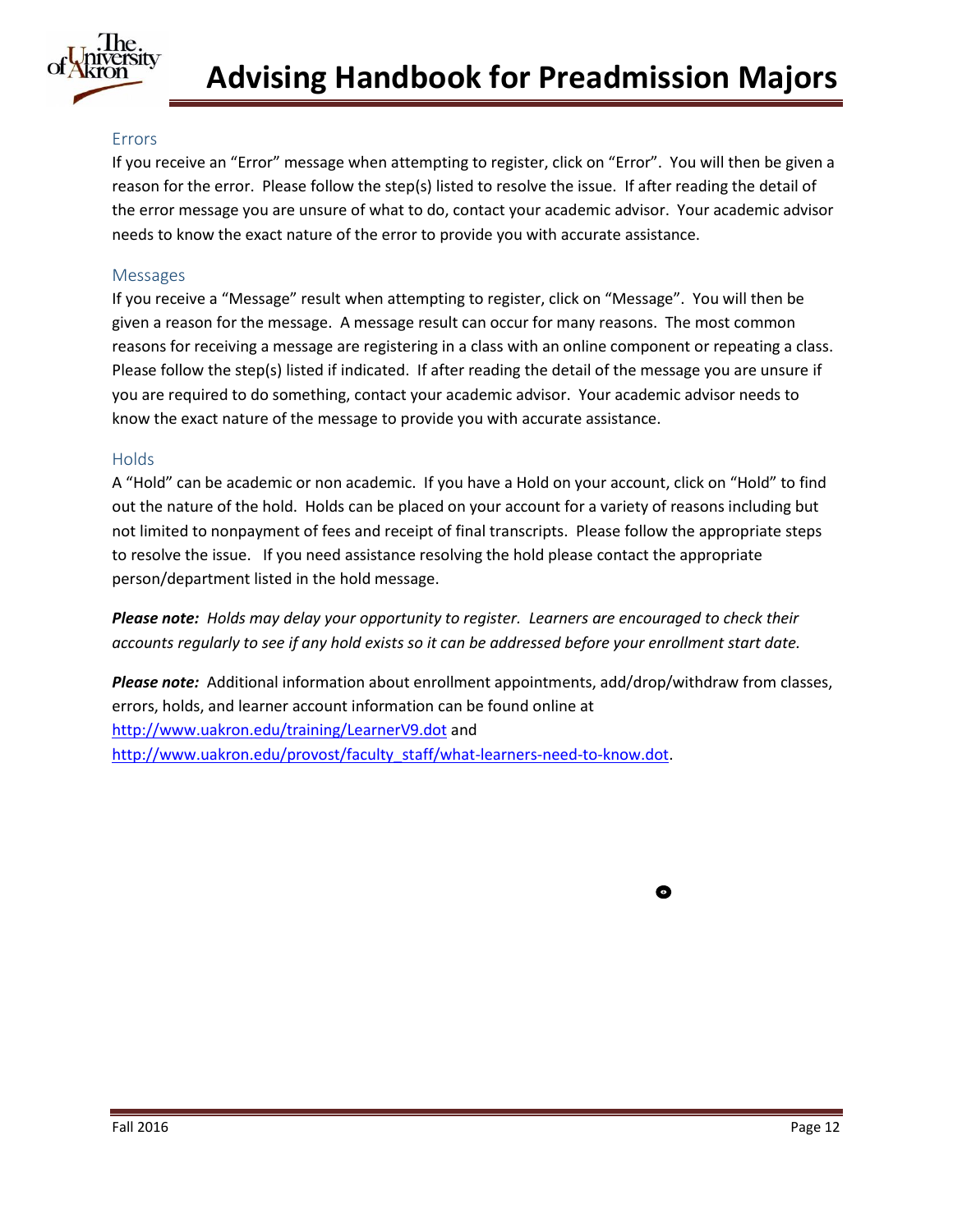

# Section VI-FREQUENTLY ASKED QUESTIONS (FAQS)

# **1. I have questions about social work. Where can I find information online about the profession?**

The National Association of Social Workers (NASW) is the largest professional social work organization in the country. The NASW has a learner center that answers common questions for learners considering the profession. To access the Student Center go to [www.naswdc.org](http://www.naswdc.org/) or [www.socialworkers.org](http://www.socialworkers.org/) and use the Quick Links drop down menu to choose Learner Center. The NASW also has a website for prospective social workers at [www.beasocialworker.org.](http://www.beasocialworker.org/) For additional information please contact the School of Social Work at 330-972-5974 or BSW Coordinator for your campus.

# **2. Do I need to complete a field placement?**

Learners are required to complete two consecutive semesters in the same agency of a field placement, also known as a practicum or internship. The field placement must occur in the last two consecutive semesters before graduation. Learners must meet several prerequisites before entering their field education experience.

Once curriculum prerequisites have been met and prior to entering field education, learners are required to complete a multi-part Field Orientation process. Learners should not contact any agencies to secure a field placement prior to receiving permission during Part I of the field orientation. The orientation process successfully prepares learners to secure a field placement, increase awareness of field documentation, schedules, requirements, and ensure that each learner realizes the role and significance of the term 'Signature Pedagogy ' in field education. Field Orientation dates are located on the website. Learners will not be approved to enter their field education experience without completion of both parts of the field orientation.

Learners with a prior felony conviction or prior sanctions for unprofessional conduct may experience challenges securing a field placement. Please inform the Field Coordinator if applicable *before* beginning the Field Education Orientation. The School of Social Work does not guarantee field placements.

For additional information about field placements please refer to the Field Education page for Social Work at <http://www.uakron.edu/socialwork/field-education/> or contact the Field Coordinator, Naomi White, at [naomi1@uakron.edu](mailto:naomi1@uakron.edu) or 330-972-5978.

## **3. What is the University Partnership Program (UPP)?**

The mission of the UPP is to develop creative child welfare leaders, policy makers, managers, and direct service practitioners who have the capacity for critical thinking and to promote best practice and highest quality service to children, families, and communities. The UPP accomplishes this through the coordinated and integrated provision of quality social work education and training. For additional program and contact information about UPP please go to [http://uppua.org/.](http://uppua.org/)

## **4. When are my application materials due?**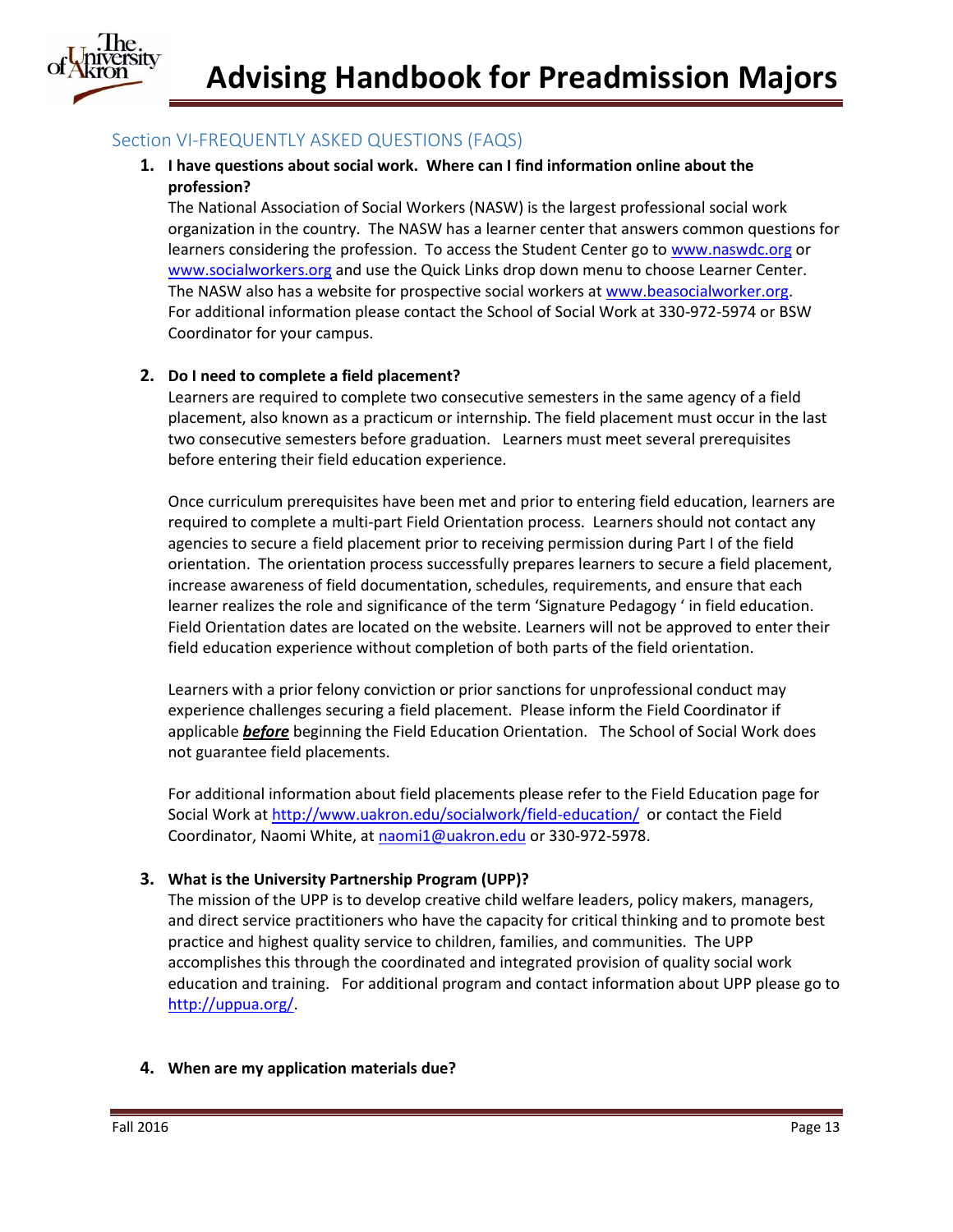

The due date of your application materials varies depending on which semester you intend on enrolling into full major courses and the campus to which you apply. The specific dates for the 2016-2017 academic year are listed in the table below:

| <b>Application Due Date</b> | <b>First Semester as a Full Major</b> | <b>Campus</b>   |
|-----------------------------|---------------------------------------|-----------------|
| October 15, 2016            | Spring 2017                           | Akron, Wayne    |
| February 15, 2017           | Summer 2017                           | Akron           |
| March 15, 2017              | Fall 2017 (register in Spring 2017)   | Akron, Lakewood |
| July 15, 2017               | Fall 2017 (register in Summer 2017)   | Akron, Lakewood |

# **5. Who is my academic advisor?**

The email you received informing you of your admission as a preadmission major in social work provided you with the name and contact information for your academic advisor, the Preadmission Learner Advisor or BSW Coordinator for the campus/location you attend.

The preadmission major academic advisors for social work are as follows.

| Campus              | Academic Advisor | Email              | Phone        |
|---------------------|------------------|--------------------|--------------|
| <b>Akron Campus</b> | Michele Thornton | mdt@uakron.edu     | 330-972-8195 |
| Wayne Campus        | Lisa Crites      | lkc6@uakron.edu    | 330-972-8707 |
| UA Lakewood         | Janice Steinmetz | jestein@uakron.edu | 216-221-1141 |

*Please note: If you are assigned to an academic advisor for a campus you do not plan to attend as a full major or you have changed your mind about which campus you want to attend, please contact the appropriate advisor indicated above so, you can be reassigned. Your advisor's name may not appear in My Akron.* 

## **6. Who is considered a full-time learner?**

The university defines a learner as full-time if she/he is currently enrolled in at least 12 credits.

*Please note: Refer to the Registrar's office for summer session requirements and any additional questions.*

## **7. Who is considered a part-time learner?**

The university defines a learner as part-time if she/he is currently enrolled in at least 6 credits.

*Please note: Refer to the Registrar's office for summer session requirements and any additional questions.*

## **8. How can I meet the foreign language requirement for the BA?**

Learners who complete a minimum of 14 credits in a single foreign language or American Sign Language meet the foreign language graduation requirement for the BA. If you took foreign language at another university, even if it is not a language offered at UA, the credits can be evaluated for progress toward meeting the foreign language requirement. If you are proficient in a language besides English and feel you meet the proficiency guidelines in that language,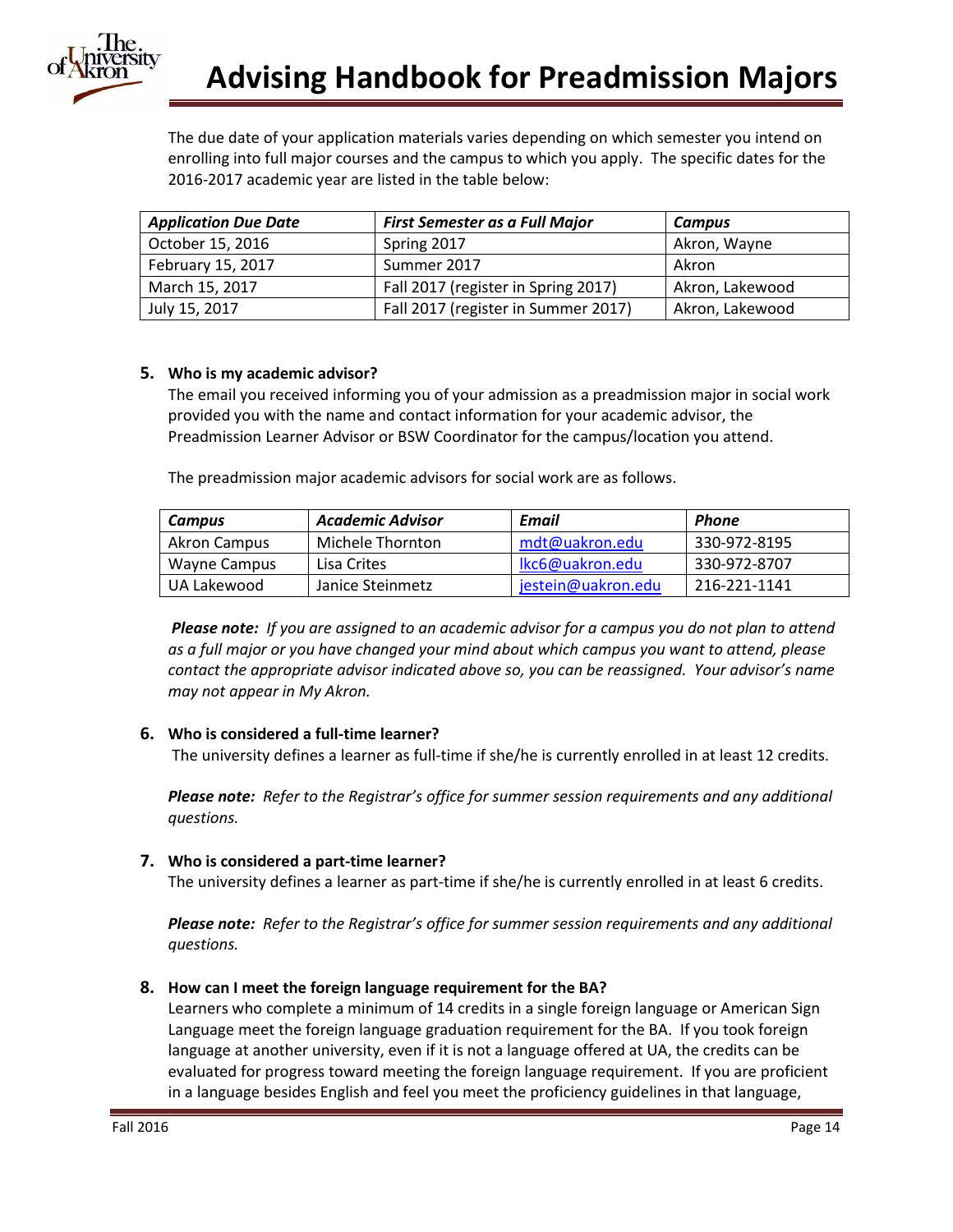

please contact your advisor and/or the Department of Modern Languages for testing and credit evaluation. Fees may be assessed for testing and related credits.

**9. I have a criminal conviction. Can I still become a licensed social worker?**

Learners should be aware that having a prior felony conviction or prior sanctions for unprofessional conduct may impact future potential for obtaining licensure, as well as field placements and social work employment. For more information, please contact the Field Coordinator, Naomi White at [naomi1@uakron.edu](mailto:naomi1@uakron.edu) and Ohio Counselor, Social Worker, and Marriage & Family Therapist Board at<http://cswmft.ohio.gov/program.stm>or 614-466-0912 respectivley.

# **10. What GPA do I need to have in order to become a preadmission learner?**

You must have a cumulative GPA of 2.75 or better to meet preadmission admission requirements.

# **11. What GPA do I need to have in order to become a full major?**

You must have a cumulative GPA of 2.75 or better to meet full admission requirements.

*Please note: Credits transfer to the university but grades do not transfer. Transfer GPA is used for admission and placement only –after this point, the transfer GPA is not used in the university calculation or by the School of Social Work to determine eligibility for admission, field education, and good standing status. If you have a UA GPA, the School uses only your UA GPA for decisions about admission and determination of good standing in the School.*

**12. I have completed all of the liberal arts based classes and submitted my application and 3 recommendations, but I haven't met the university's math general education requirement. Can I register for full major social work classes?**

No, all admission requirements must be completed prior to registering for social work classes. You may not take your math and English requirements simultaneously with social work major only classes.

**13. I have completed all of the liberal arts based classes and the math and English general education requirements, but the Preadmission Learner Advisor hasn't received my application. Can I register in social work classes?**

No, all admission requirements must be completed prior to the application deadline for registration in social work major only classes. You are not eligible for conditional registration until all requirements are met.

# **14. How will I know I have been admitted as a full social work major?**

You will receive an email notifying you of your admission and new academic advisor. Your full admission email will also request you contact your new academic advisor to complete your Program of Study agreement and academic plan. Learners are encouraged strongly to contact their new advisor as soon as possible. Emails will be sent to your UA email only.